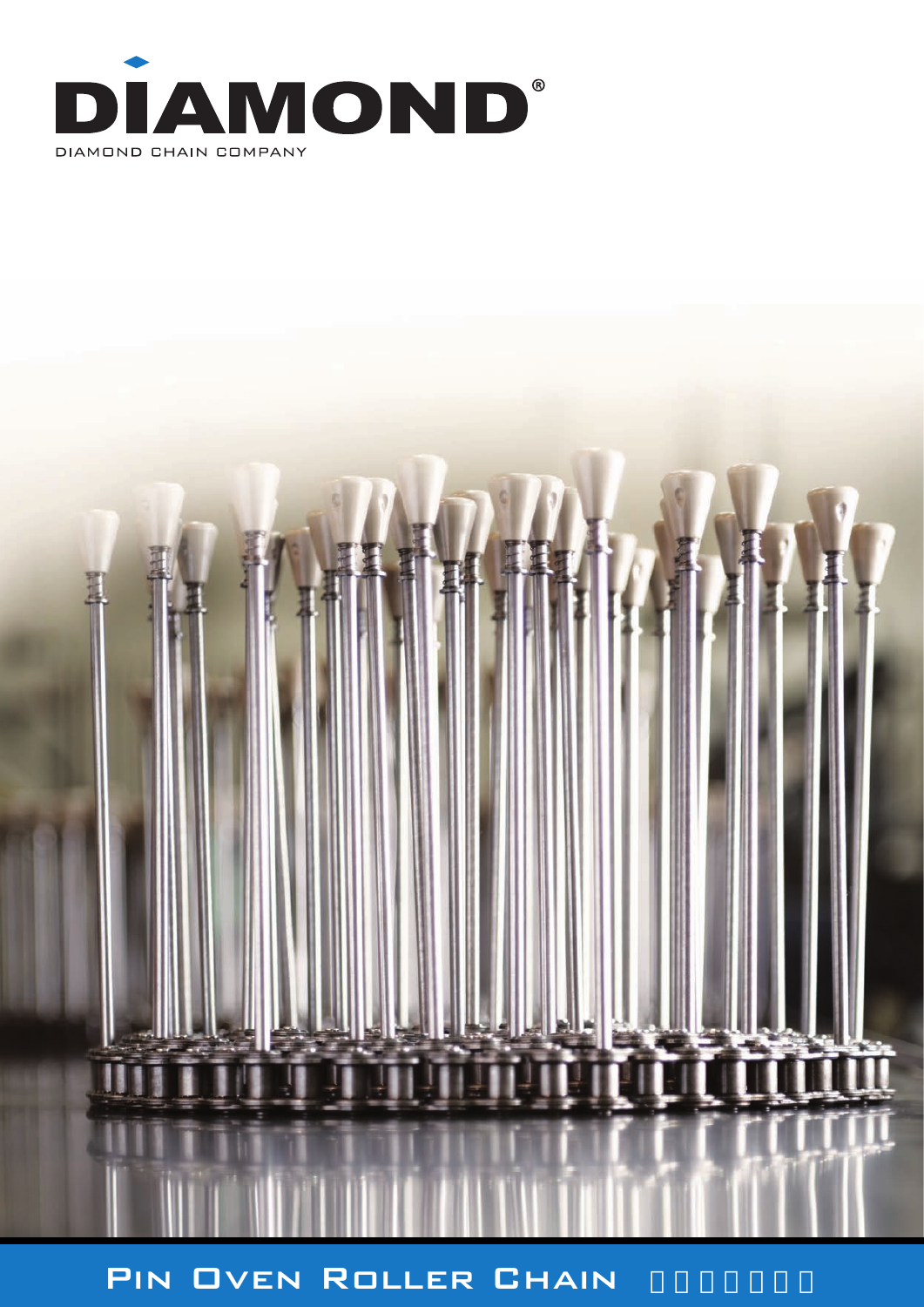### DIAMOND PIN OVEN CHAIN

Diamond pin oven chains are built with Diamond standard series 60 pitch ANSI chain and are available with bendable, breakaway, or stainless steel carrier pins. Diamond pin oven chains are designed with carrier pins that are the actual chain pins, not an attachment, to improve the strength and integrity of the chain, and increase the overall life span of the chain.

 $\blacksquare$  ANSI 60

*• Bendable Pins: Through-hardened medium carbon extended carrier pins are manufactured to produce a tough, ductile pin that is capable of withstanding incidental contact from jams or interference with machine framework. These pins are designed to be easily hand straightened back to their original position.*

*• Breakaway Pins: Case-hardened, low carbon extended carrier pins are manufactured to break off from incidental contact with jammed product, the machine frame, or other obstacles due to misalignment.*



 $\circ$   $\circ$   $\circ$   $\circ$   $\circ$   $\circ$   $\circ$ 

STANDARD PIN OVEN CHAIN 标准制罐运输链

| ASME/ANSI<br>链号 | Pitch<br>节距<br>mm | Roller<br>Width<br>滚子长度<br>mm | Roller<br><b>Diameter</b><br>滚子直径<br>mm | Pin<br>Diameter<br>销轴直径<br>mm | <b>Link Plate</b><br><b>Thickness</b><br>链片厚度<br>mm |         |         |   | 每米重量<br>ka/m | Average<br>Tensile<br>Strength<br>平均拉伸载荷 KN |
|-----------------|-------------------|-------------------------------|-----------------------------------------|-------------------------------|-----------------------------------------------------|---------|---------|---|--------------|---------------------------------------------|
| 60              | 19.05mm           | '2.70mm                       | 11.91mm                                 | 6.94mm                        | 29.72mm                                             | 27.69mm | 27.69mm | . | 1.4732823006 | 8500                                        |

 $C/L$  dimension will depend upon tip and pin extension selected.  $C/L$ 

## DIAMOND RING LEADER® O-RING PIN OVEN CHAIN RING LEADER® O

Diamond RING LEADER pin oven chains are built with Diamond Chain's O-Ring technology to seal lubricant in and keep contaminants out at operating temperatures up to 450° F /232° C. RING LEADER pin oven chain can be provided with bendable, breakaway, or stainless steel carrier pins.

O 232 Ring Leader® O

RingLeader® and O⊇ Deserting the Countries of O





O-RING PIN OVEN CHAIN

Diamond Number | mm | mm | mm | mm | mm | c | R | C/L 60XLO | 19.05mm | 12.70mm | 11.91mm | 6.94mm | 29.72mm | 27.59mm |  $\ldots$ . | 1.50 kg/m | 7700 50XLO | 19.53mm | 9.53mm | 10.16mm | 5.08mm | 2.032mm | 24.13mm | 22.61mm | ..... | 1.07 kg/m | 6500 Pitch 节距 mm Roller **Width** 滚子长度 mm Roller Diameter 滚子直径 mm Pin Diamete 销轴直径 mm Link Plate Enimer<sub>ace</sub> 链片厚度 mm 每米重量 kg/m Average Tensile Strength 平均拉伸载荷 KN

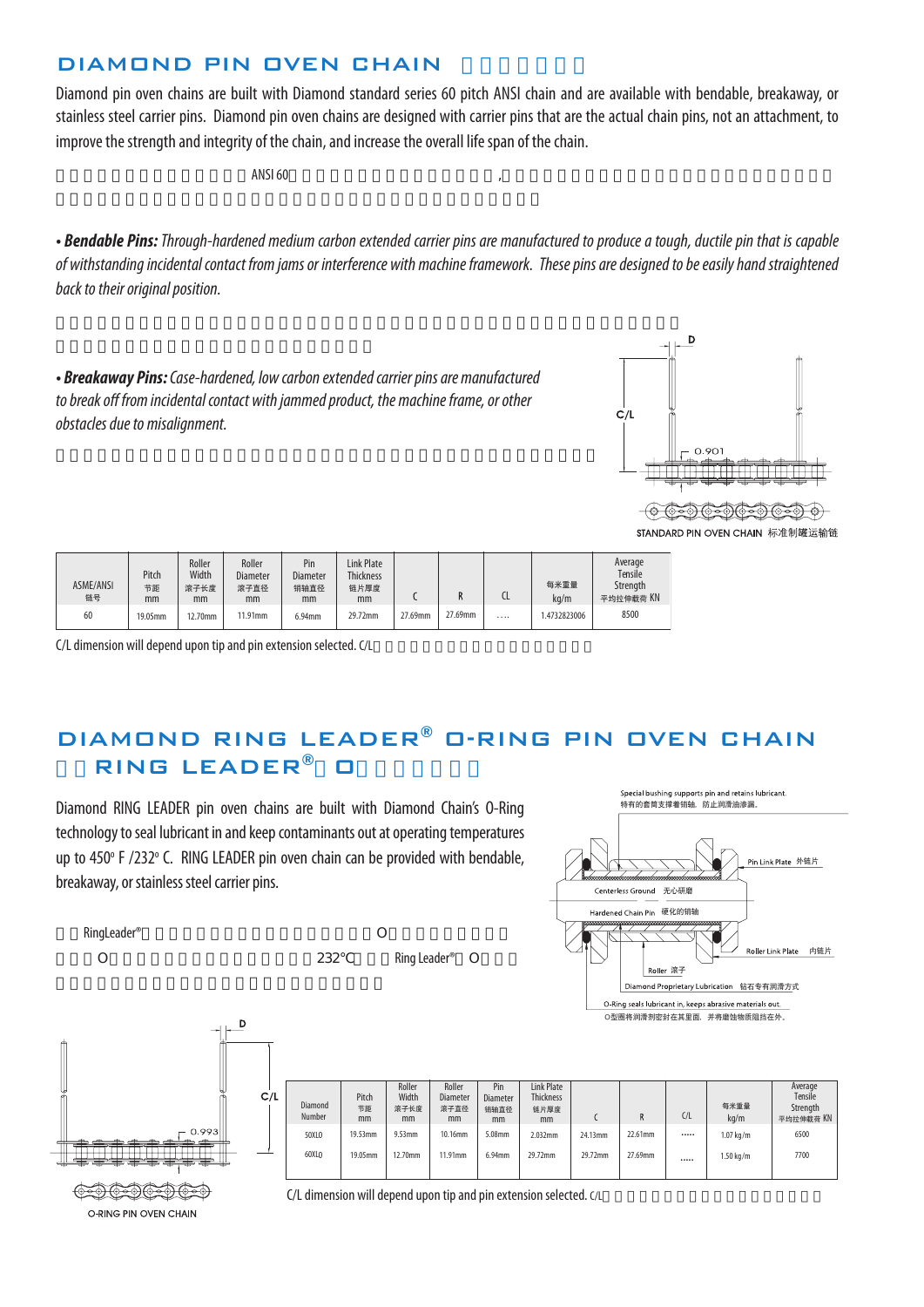### DIAMOND PIN OVEN CHAIN TIP ASSORTMENT

Diamond Chain produces over fifty different tips and pin extensions for use with pin oven chain. These tips are available in a variety of materials including steel, aluminum, heat stabilized nylon and Diamond Chain's proprietary high temperature PEEK™ which is designed to withstand higher temperatures without drying, cracking, or wearing out. The following are the most common tips, additional tip and pin extension information can be found by contacting the Diamond Chain Company.



### DIAMOND PIN REPLACEMENT

Diamond pin oven chains are designed without the swaged pin heading so that if a link should need to be repaired, it can be done quickly and easily without grinding pins. Start by removing the air pressure in the tension device and clamp the chain in place. Use a pin extractor to remove the pin link and replace with a repair link. The chain is then ready to resume production.

 $\ell$ 



### ORDERING INSTRUCTIONS

*Ordering Instructions:* Use the above drawing showing available tips and specify whether Standard or RING LEADER base chain is desired, type of pin material (bendable, breakable or stainless), type of tip configuration and the extension from the *centerline* of the chain to the end of the pin including the tip.

 $\mathsf{Ring}\ \mathsf{Leader}^\circ$